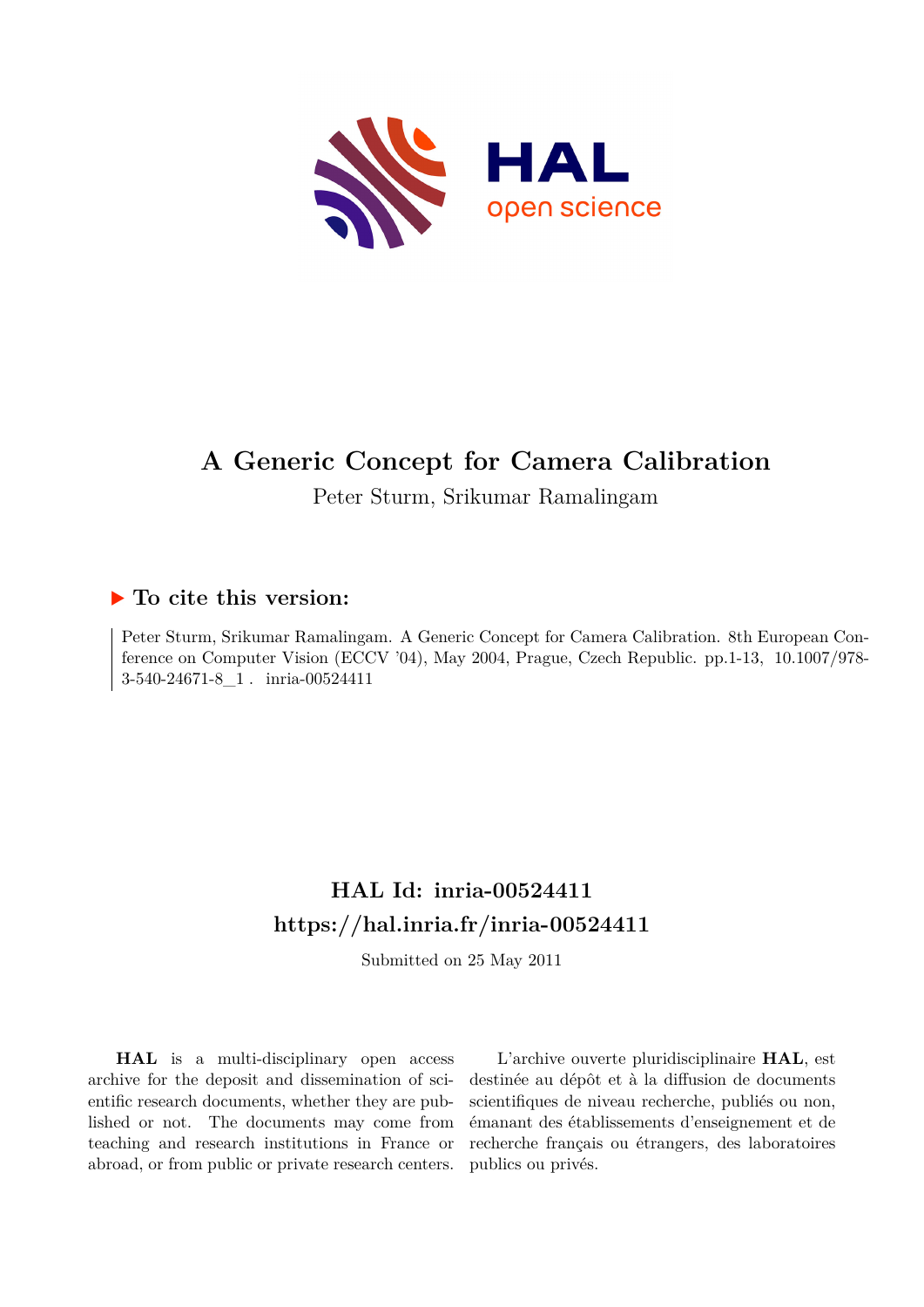# A Generic Concept for Camera Calibration

Peter Sturm<sup>1</sup> and Srikumar Ramalingam<sup>2</sup>

<sup>1</sup> INRIA Rhône-Alpes, 38330 Montbonnot, France

Peter. Sturm@inrialpes.fr . http://www.inrialpes.fr/movi/people/Sturm/ <sup>2</sup> Dept. of Computer Science, University of California, Santa Cruz, CA 95064, USA

Abstract. We present a theory and algorithms for a generic calibration concept that is based on the following recently introduced general imaging model. An image is considered as a collection of pixels, and each pixel measures the light travelling along a (half-) ray in 3-space associated with that pixel. Calibration is the determination, in some common coordinate system, of the coordinates of all pixels' rays. This model encompasses most projection models used in computer vision or photogrammetry, including perspective and affine models, optical distortion models, stereo systems, or catadioptric systems - central (single viewpoint) as well as non-central ones. We propose a concept for calibrating this general imaging model, based on several views of objects with known structure, but which are acquired from unknown viewpoints. It allows in principle to calibrate cameras of any of the types contained in the general imaging model using one and the same algorithm. We first develop the theory and an algorithm for the most general case: a non-central camera that observes 3D calibration objects. This is then specialized to the case of central cameras and to the use of planar calibration objects. The validity of the concept is shown by experiments with synthetic and real data.

### $\mathbf{1}$ Introduction

We consider the camera calibration problem, i.e. the estimation of a camera's intrinsic parameters. A camera's intrinsic parameters (plus the associated projection model) give usually exactly the following information: for any point in the image, they allow to compute a ray in 3D along which light travels that falls onto that point (here, we neglect point spread).

Most existing camera models are parametric (i.e. defined by a few intrinsic parameters) and address imaging systems with a single effective viewpoint (all rays pass through one point). In addition, existing calibration procedures are taylor-made for specific camera models.

The aim of this work is to relax these constraints: we want to propose and develop a calibration method that should work for any type of camera model, and especially also for cameras without a single effective viewpoint. To do so, we first renounce on parametric models, and adopt the following very general model: a camera acquires images consisting of pixels; each pixel captures light that travels along a ray in 3D. The camera is fully described by:

- the coordinates of these rays (given in some local coordinate frame).
- the mapping between rays and pixels; this is basically a simple indexing.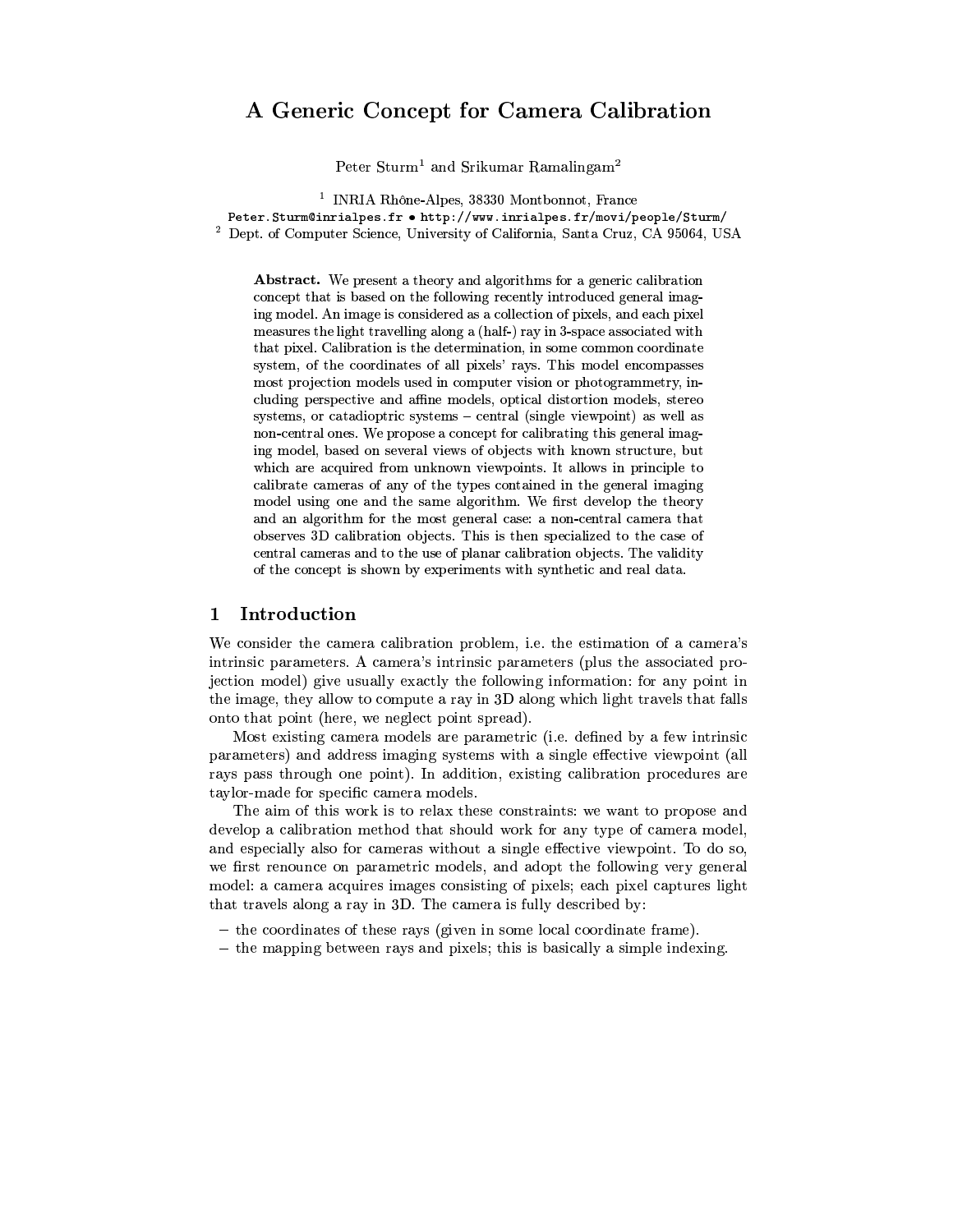#### $\overline{2}$ Peter Sturm and Srikumar Ramalingam

This general imaging model allows to describe virtually any camera that captures light rays travelling along straight lines<sup>3</sup>. Examples (cf. figure 1):

- $-$  a camera with any type of optical distortion, such as radial or tangential.
- a camera looking at a reflective surface, e.g. as often used in surveillance, a camera looking at a spherical or otherwise curved mirror [10]. Such systems, as opposed to central catadioptric systems [3] composed of cameras and parabolic mirrors, do not in general have a single effective viewpoint.
- multi-camera stereo systems: put together the pixels of all image planes; they "catch" light rays that definitely do not travel along lines that all pass through a single point. Nevertheless, in the above general camera model, a stereo system (with rigidly linked cameras) is considered as a single camera. - other acquisition systems, see e.g.  $[4, 14, 19]$ , insect eyes, etc.

Relation to previous work. See [9,17] for reviews and references on existing calibration methods and e.g. [6] for an example related to *central* catadioptric devices. A calibration method for certain types of non-central catadioptric cameras (e.g. due to misalignment of mirror), is given in  $[2]$ .

The above imaging model has already been used, in more or less explicit form, in various works  $[8, 12-16, 19, 23-25]$ , and is best described in [8], were also other issues than sensor geometry, e.g. radiometry, are discussed. There are conceptual links to other works: acquiring an image with a camera of our general model may be seen as sampling the plenoptic function  $[1]$ , and a light field  $[11]$ or lumigraph [7] may be interpreted as a single image, acquired by a camera of an appropriate design.

To our knowledge, the only previously proposed calibration approaches for the general imaging model, are due to Swaminathan, Grossberg and Nayar [8, 22. The approach in [8] requires the acquisition of two or more images of a calibration object with known structure, and knowledge of the camera or object motion between the acquisitions. In this work, we develop a completely general approach, that requires taking three or more images of calibration objects, from arbitrary and **unknown viewing positions**. The approach in [22] does not require calibration objects, but needs to know the camera motion. Calibration is formulated as a non-linear optimization problem. In this work, "closed-form" solutions are proposed (requiring to solve linear equation systems).

Other related works deal mostly with epipolar geometry estimation and modeling [13, 16, 24] and motion estimation for already calibrated cameras  $[12, 15]$ .

*Organization*. In  $\S2$ , we explain the camera model used and give some notations. For ease of explanation and understanding, the calibration concept is first introduced for 2D cameras, in §3. The general concept for 3D cameras is described in §4 and variants (central vs. non-central camera and planar vs. 3D calibration objects) are developed in §5. Some experimental results are shown in §6, followed by discussions and conclusions.

 $3$  However, it would not work for example with a camera looking from the air, into water: still, to each pixel is associated a refracted ray in the water. However, when the camera moves, the refraction effect causes the set of rays to move non-rigidly, hence the calibration would be different for each camera position.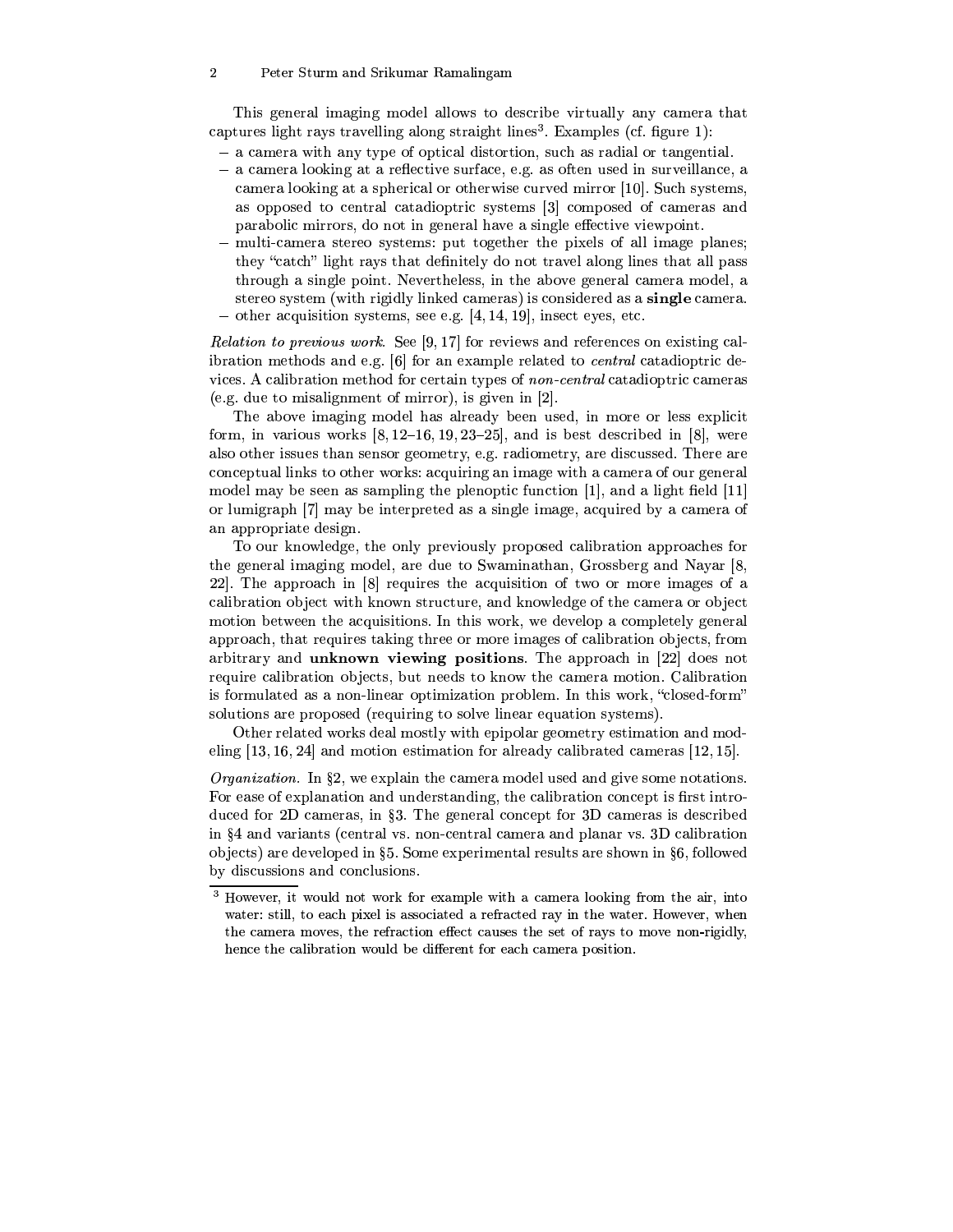3

# **Camera Model and Notations**  $\boldsymbol{2}$

We give the definition of the (purely geometrical) camera model used in this work. It is essentially the same as the model of  $[8]$  where in addition other issues such as point spread and radiometry are treated. We assume that a camera delivers images that consist of a set of pixels, where each pixel captures/measures the light travelling along some half-ray. In our calibration method, we do not model half-rays explicitly, but rather use their infinite extensions - camera rays. Camera rays corresponding to different pixels need not intersect – in this general case, we speak of non-central cameras, whereas if all camera rays intersect in a single point, we have a central camera with an optical center.

Furthermore, the physical location of the actual photosensitive elements that correspond to pixels, does in general not matter at all. On the one hand, this means that the camera ray corresponding to some pixel, needs not pass through that pixel, cf. figure 1. On the other hand, neighborship relations between pixels are in general not necessary to be taken into account: the set of a camera's photosensitive elements may lie on a single surface patch (image plane), but may also lie on a 3D curve, on several surface patches or even be placed at completely isolated positions. In practice however, we do use some continuity assumption, useful in the stage of 3D-2D matching, as explained in  $§6$ : we suppose that pixels are indexed by two integer coordinates like in traditional cameras and that camera rays of pixels with neighboring coordinates, are "close" to one another.



Fig. 1. Examples of imaging systems. (a) Catadioptric system. Note that camera rays do not pass through their associated pixels. (b) Central camera (e.g. perspective, with or without radial distortion). (c) Camera looking at reflective sphere. This is a non-central device (camera rays are not intersecting in a single point). (d) Omnivergent imaging system [14, 19]. (e) Stereo system (non-central) consisting of two central cameras.

## The Calibration Concept for 2D Cameras 3

We consider here a camera and scene living in a 2D plane, i.e. camera rays are lines in that plane. Two images are acquired, while the imaged object undergoes some motion. Consider a single pixel and its camera ray, cf. figure 2. Figures 2 (b) and (c) show the two points on the object that are seen by that pixel in the two images. We suppose to be able to determine the coordinates of these two points, in some local coordinate frame attached to the object ("matching").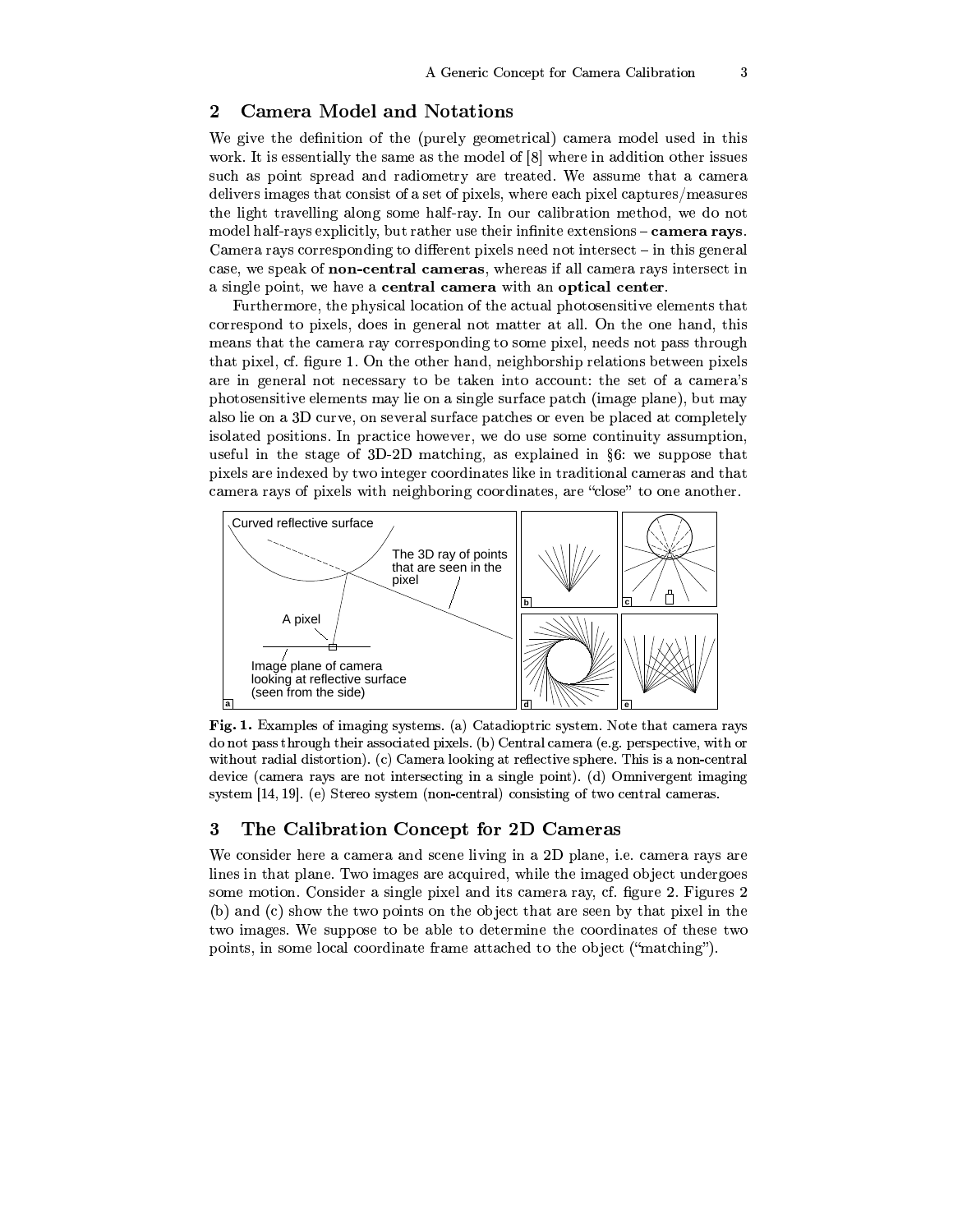#### 4 Peter Sturm and Srikumar Ramalingam

*The case of known motion.* If the object's motion between image acquisitions is known, then the two object points can be mapped to a single coordinate frame, e.g. the object's coordinate frame at its second position, as shown in figure 2 (d). Computing our pixel's camera ray is then simply done by joining the two points. This summarizes the calibration approach proposed by Grossberg and Nayar [8], applied here for the 2D case. Camera rays are thus initially expressed in a coordinate frame attached to the calibration object. This does not matter (all that counts are the relative positions of the rays), but for convenience, one would typically choose a better frame. For a central camera for example, one would choose the optical center as origin or for a non-central camera, the point that minimizes the sum of distances to the set of camera rays (if it exists).

Note that it is not required that the two images be taken of the same object; all that is needed is knowledge of point positions relative to coordinate frames of the objects, and the "motion" between the two coordinate frames.



Fig. 2. (a) The camera as black box, with one pixel and the associated camera ray. (b) The pixel sees a point on a calibration object, whose coordinates are identified in a frame associated with the object. (c) Same as (b), for another position of the object. (d) Due to known motion, the two points on the calibration object can be placed in the same coordinate frame. The camera ray is then determined by joining them.

The case of unknown motion. This approach is no longer applicable and we need to estimate, implicitly or explicitly, the unknown motion. We show how to do this, given three images. Let  $\mathbf{Q}, \mathbf{Q}'$  and  $\mathbf{Q}''$  be the points on the calibration objects, that are seen in the same pixel. These are 3-vectors of homogeneous coordinates, expressed in the respective local coordinate frame. Without loss of generality, we choose the coordinate frame associated with the object's first position, as common frame. The unknown relative motions between the second and third frames and the first one, are given by  $2\times 2$  rotation matrices  $\mathsf{R}'$  and  $\mathsf{R}''$ and translation vectors  $t'$  and  $t''$ . Note that  $R'_{11} = R'_{22}$  and  $R'_{12} = -R'_{21}$  (same for  $R''$ ). Mapping the calibration points to the common frame gives points

$$
\mathbf{Q} \qquad \quad \begin{pmatrix} \mathsf{R}' \ \mathbf{t}' \\ \mathbf{0}^\top \ 1 \end{pmatrix} \mathbf{Q}' \qquad \quad \begin{pmatrix} \mathsf{R}'' \ \mathbf{t}'' \\ \mathbf{0}^\top \ 1 \end{pmatrix} \mathbf{Q}''
$$

They must lie on the pixel's camera ray, i.e. must be collinear. Hence, the determinant of the matrix composed of their coordinate vectors, must vanish:

$$
\begin{vmatrix}\nQ_1 R'_{11} Q'_1 + R'_{12} Q'_2 + t'_1 Q'_3 R''_{11} Q''_1 + R''_{12} Q''_2 + t''_1 Q''_3 \\
Q_2 R'_{21} Q'_1 + R'_{22} Q'_2 + t'_2 Q'_3 R''_{21} Q''_1 + R''_{22} Q''_2 + t''_2 Q''_3 \\
Q'_3 & Q'_3 & Q''_3\n\end{vmatrix} = 0 . \qquad (1)
$$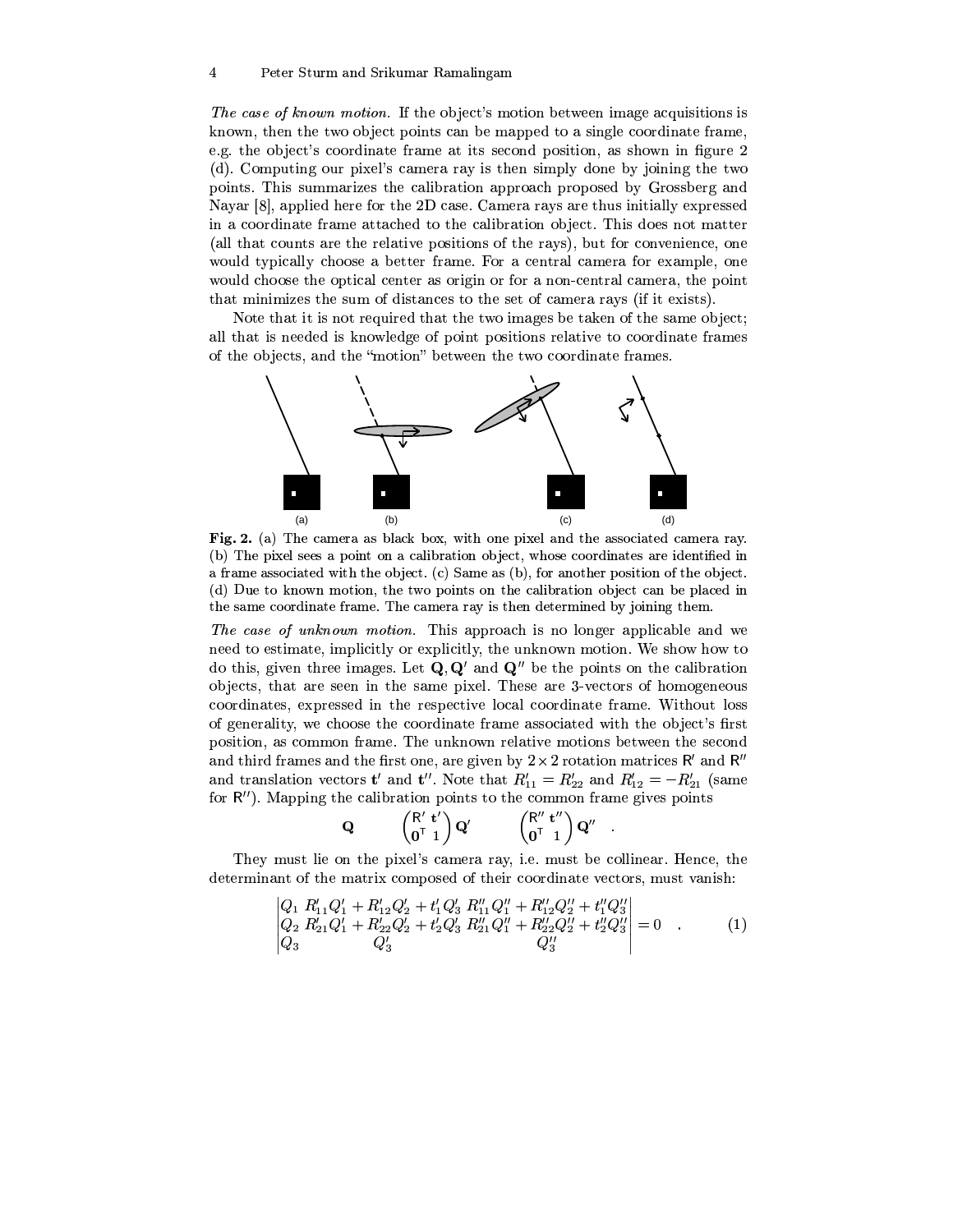|                                                                                    |      |     | $V_i$                                                                             |
|------------------------------------------------------------------------------------|------|-----|-----------------------------------------------------------------------------------|
| Ϊi                                                                                 |      |     | しっ                                                                                |
| $R'_{21}$                                                                          |      |     |                                                                                   |
| $R_{22}'$                                                                          |      |     | $\overline{R_{21}'t_{1}''}$<br>1 <sub>b</sub>                                     |
| $R_{21}^{\prime\prime}$                                                            |      |     | $R_{12}'t_2''$<br>$\overline{R_{22}'t_1''}$                                       |
| $-\overline{R_{22}^{\prime\prime}}$ l<br>4                                         |      |     | $\overline{R_{11}''t_2'}$<br>$\overline{R_{21}''t_1'}$                            |
| $R_{11}^{\prime\prime}R_{21}^{\prime}$<br>$R_{21}''$                               |      |     | $R_{12}^{\prime\prime}t_{2}^{\prime}$<br>$\pi_{22}$ <sub><math>\iota</math></sub> |
| $Q_3Q_2Q_1^{\prime\prime}$ lı.<br>$\langle R'_{11}R''_{22}-R''_{12}R'_{21}\rangle$ | ויט⊥ | ს ა | $\sqrt[n]{t'_2}$<br>$t_1^\prime t_2^{\prime\prime}$                               |

Table 1. Non-zero coefficients of the trifocal calibration tensor for a general 2D camera.

This equation is trilinear in the calibration point coordinates. The equation's coefficients may be interpreted as coefficients of a trilinear matching tensor; they depend on the unknown motions' coefficients, and are given in table 1. In the following, we sometimes call this the *calibration tensor*. It is somewhat related to the *homography tensor* derived in [18]. Among the  $3 \cdot 3 \cdot 3 = 27$  coefficients of the calibration tensor, 8 are always zero and among the remaining 19, there are 6 pairs of identical ones. The columns of table 1 are interpreted as follows: the  $C_i$  are trilinear products of point coordinates and the  $V_i$  are the associated coefficients of the tensor. The following equation is thus equivalent to  $(1)$ :

$$
\sum_{i=1}^{13} C_i V_i = 0 \quad . \tag{2}
$$

Given triplets of points  $\mathbf{Q},\mathbf{Q}'$  and  $\mathbf{Q}''$  for at least 12 pixels, we may compute the trilinear tensor up to an unknown scale  $\lambda$  by solving a system of linear equations of type  $(2)$ . Note that we have verified using simulated data, that we indeed can obtain a unique solution (up to scale) for the tensor. The main problem is then that of extractin the motion parameters from the calibration tensor. In [21] we give a simple algorithm for doing  $so^4$ . Once the motions are determined, the approach described above can be readily applied to compute the camera rays and thus to finalize the calibration.

The special case of central cameras. It is worthwhile to specialize the calibration concept to the case of central cameras (but which are otherwise general, i.e. not perspective). A central camera can already be calibrated from two views. Let **Z** be the homogeneous coordinates of the optical center (in the frame associated with the object's first position). We have the following collinearity constraint:

$$
\begin{vmatrix} Z_1 & Q_1 & R'_{11}Q'_1 + R'_{12}Q'_2 + t'_1Q'_3 \\ Z_2 & Q_2 & R'_{21}Q'_1 + R'_{22}Q'_2 + t'_2Q'_3 \\ Z_3 & Q_3 & Q'_3 \end{vmatrix} = \mathbf{Q'}^{\mathsf{T}} \begin{pmatrix} R'_{21}Z_3 & -R'_{22}Z_3 & R'_{22}Z_2 - R'_{21}Z_1 \\ R'_{22}Z_3 & R'_{21}Z_3 & -R'_{21}Z_2 - R'_{22}Z_1 \\ Z_3t'_2 - Z_2 & Z_1 - Z_3t'_1 & Z_2t'_1 - Z_1t'_2 \end{pmatrix} \mathbf{Q} = 0
$$

The bifocal calibration tensor in this equation is a  $3 \times 3$  matrix and somewhat similar to a fundamental or essential matrix. It can be estimated linearly from calibration points associated with 8 pixels or more. It is of rank 2 and its right null vector is the optical center Z, which is thus easy to compute. Once this is done, the camera ray for a pixel can be determined e.g. by joining  $Z$  and  $Q$ .

 $4$  This is similar, though more complicated than extracting (ego-)motion of perspective cameras from the classical essential matrix [9].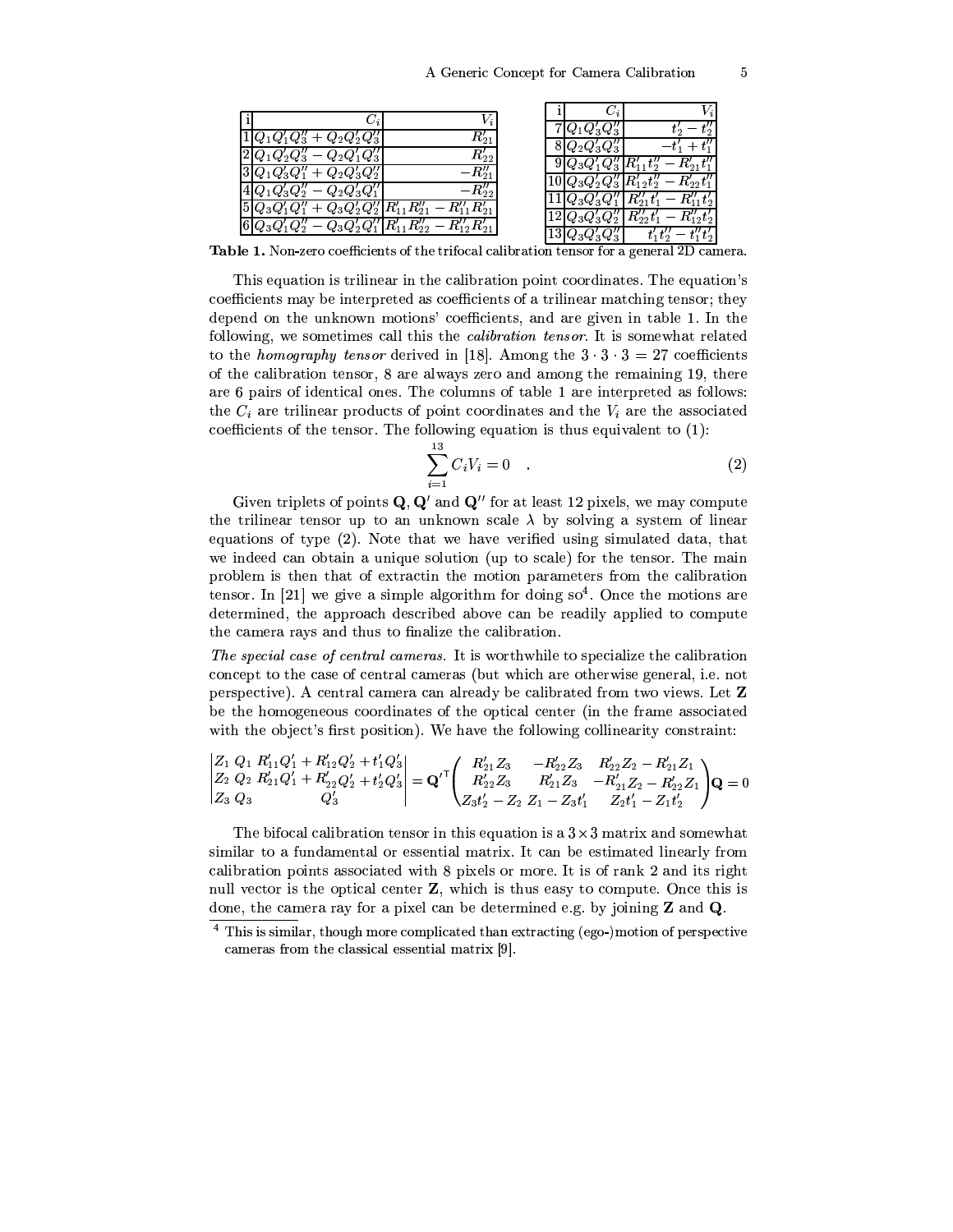The special case of a linear calibration object. This is equally worthwhile to investigate. We propose an algorithm in [21], which works but is more complicated than the algorithm for general calibration objects.

## Generic Calibration Concept for 3D Cameras  $\bf{4}$

This and the next section describe our main contributions. We extend the concept described in §3 to the case of cameras living in 3-space. We first deal with the most general case: non-central cameras and 3D calibration objects.

In case of known motion, two views are sufficient to calibrate, and the procedure is equivalent to that outlined in  $\S 3$ , cf. [8]. In the following, we consider the practical case of unknown motion. Input are now, for each pixel, three 3D points  $\mathbf{Q}, \mathbf{Q}'$  and  $\mathbf{Q}''$ , given by 4-vectors of homogeneous coordinates, relative to the calibration object's local coordinate system. Again, we adopt the coordinate system associated with the first image as global coordinate frame. The object's motion for the other two images is given by  $3 \times 3$  rotation matrices R' and R'' and translation vectors  $t'$  and  $t''$ . With the correct motion estimates, the aligned points must be collinear. We stack their coordinates in the following  $4 \times 3$  matrix:

$$
\begin{pmatrix}\nQ_1 & R'_{11}Q'_1 + R'_{12}Q'_2 + R'_{13}Q'_3 + t'_1Q'_4 & R''_{11}Q''_1 + R''_{12}Q''_2 + R''_{13}Q''_3 + t''_1Q''_4 \\
Q_2 & R'_{21}Q'_1 + R'_{22}Q'_2 + R'_{23}Q'_3 + t'_2Q'_4 & R''_{21}Q''_1 + R''_{22}Q''_2 + R''_{23}Q''_3 + t''_2Q''_4 \\
Q_3 & R'_{31}Q'_1 + R'_{32}Q'_2 + R'_{33}Q'_3 + t'_3Q'_4 & R''_{31}Q''_1 + R''_{32}Q''_2 + R''_{33}Q''_3 + t''_3Q''_4 \\
Q'_4 & Q'_4\n\end{pmatrix}
$$
\n(3)

The collinearity constraint means that this matrix must be of rank less than 3, which implies that all sub-determinants of size  $3 \times 3$  vanish. There are 4 of them, obtained by leaving out one row at a time. Each of these corresponds to a trilinear equation in point coordinates and thus to a trifocal calibration tensor whose coefficients depend on the motion parameters.

Table 2 gives the coefficients of the first two calibration tensors (all 4 are given in the appendix of  $[21]$ . For both, 34 out of 64 coefficients are always zero. One may observe that the two tensors share some coefficients, e.g.  $V_8 = W_1 = R'_{31}$ .

The tensors can be estimated by solving linear equation system, and we verified using simulated random experiments that in general unique solutions (up to scale) are obtained, if 3D points for sufficiently many pixels (29 at least) are available. In the following, we give an algorithm for computing the motion parameters. Let  $V_i' = \lambda V_i$  and  $W_i' = \mu W_i$ ,  $i = 1...37$  be the estimated tensors (up to scale). The algorithm proceeds as follows.

- 1. Estimate scale factors:  $\lambda = \sqrt{V_8'^2 + V_9'^2 + V_{10}'^2}$  and  $\mu = \sqrt{W_1'^2 + W_2'^2 + W_3'^2}$ .<br>2. Compute  $V_i = \frac{V_i'}{\lambda}$  and  $W_i = \frac{W_i'}{\mu}$ ,  $i = 1 \dots 37$
- 
- 3. Compute  $R'$  and  $R''$ :

$$
\mathsf{R}' = \begin{pmatrix} -W_{15} & -W_{16} & -W_{17} \\ -V_{15} & -V_{16} & -V_{17} \\ V_8 & V_9 & V_{10} \end{pmatrix} \qquad \qquad \mathsf{R}'' = \begin{pmatrix} W_{18} & W_{19} & W_{20} \\ V_{18} & V_{19} & V_{20} \\ -V_{11} & -V_{12} & -V_{13} \end{pmatrix}
$$

They will not be orthonormal in general. We "correct" this as shown in [21].

4. Compute  $t'$  and  $t''$  by solving a straightforward linear least squares problem. which is guaranteed to have a unique solution, see [21] for details.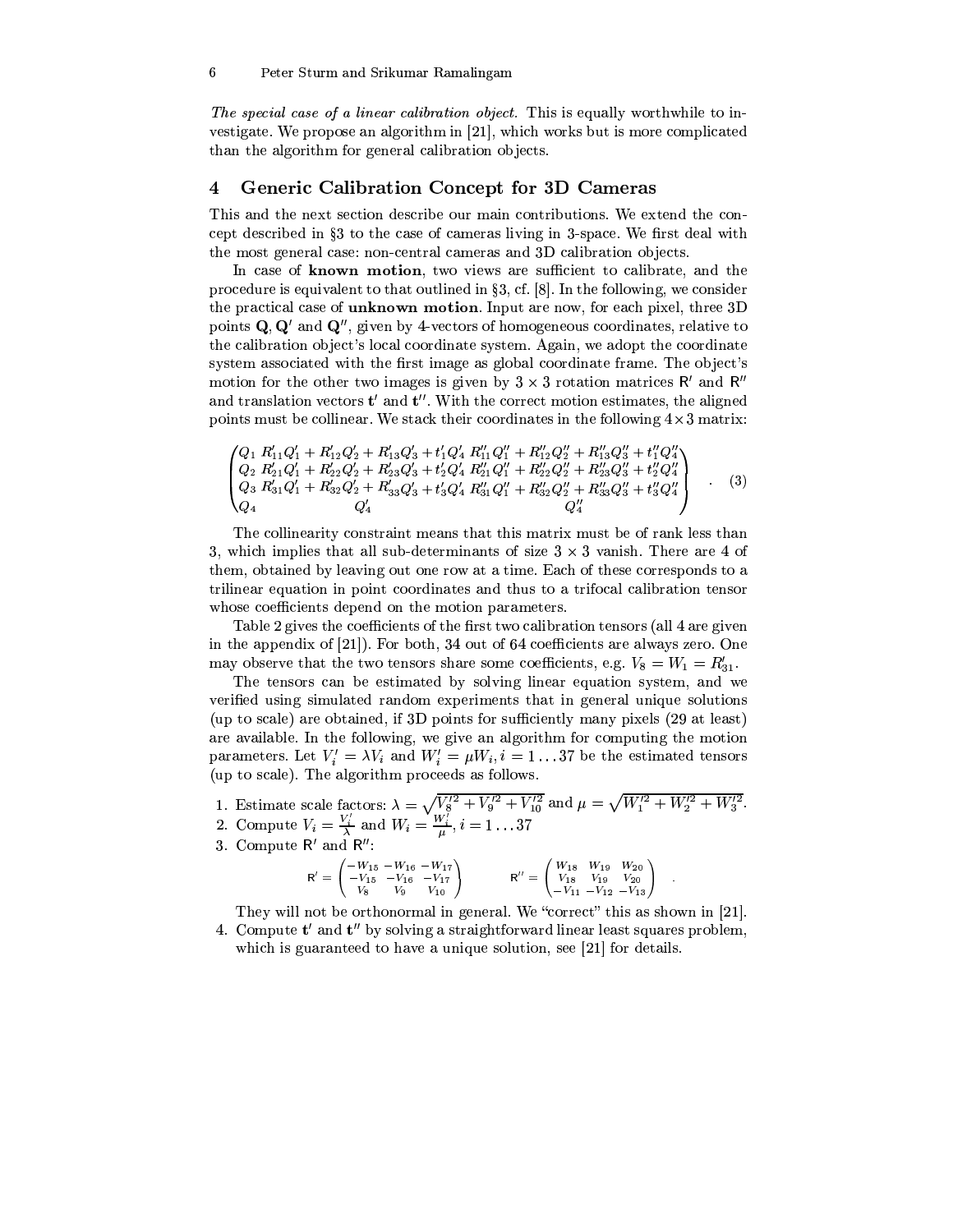|     | $\scriptstyle{C_i}$ | $\scriptstyle{V_i}$                  | $W_i$                                           |                 | $\overline{C_i}$                       | $\scriptstyle{V_i}$                                                       | $W_i$                                                                                                                       |
|-----|---------------------|--------------------------------------|-------------------------------------------------|-----------------|----------------------------------------|---------------------------------------------------------------------------|-----------------------------------------------------------------------------------------------------------------------------|
|     | $Q_1Q_1'Q_4''$      | 0                                    | $\overline{R'_{31}}$                            | $\imath$        |                                        |                                                                           |                                                                                                                             |
|     | $Q_1Q_2'Q_4''$      | 0                                    | $R_{32}^{\prime}$                               | $20 \,$         | $Q_3Q_4'Q_3''$                         | $R_{23}^{\prime\prime}$                                                   | $R_{13}''$                                                                                                                  |
|     |                     |                                      |                                                 | 21I             | $Q_3Q_4'Q_4^{\overline{\prime}\prime}$ | $t_{2}^{\prime\prime}$<br>$-t_{2}^{\prime}$                               | $t_1^{\prime\prime}-t_1^{\prime}$                                                                                           |
|     | $Q_1Q_3'Q_4''$      | 0                                    | $\frac{R_{33}^{\prime}}{R_{31}^{\prime\prime}}$ | 22              | $Q_4Q_1'Q_1''$                         | $R_{\circ}'$<br>$R_{21}''R_{31}'$<br>$R_{31}''$                           | $R_{11}^{\prime\prime}R_{31}^{\prime}$<br>$R_{11}^{\prime}R_{31}^{\prime\prime}$                                            |
|     | $Q_1Q_4'Q_1''$      | 0                                    |                                                 | 23              | $Q_4Q'_1$<br>$Q_2^{\prime\prime}$      | $R_{22}''R_{31}'$<br>$R_{32}''$                                           | $R_{11}^{\prime}R_{32}^{\prime\prime}$ $-$<br>$R_{12}''R_{31}'$                                                             |
|     | $5 Q_1Q_4'Q_2''$    | 0                                    | $R_{32}^{\prime\prime}$                         | 241             |                                        |                                                                           | $R_{11}^{\prime}R_{33}^{\prime\prime}$ $-$<br>$R_{13}^{\prime\prime}R_{31}^{\prime}$                                        |
|     | $6 Q_1Q'_4Q''_3$    | 0                                    | $R_{33}^{\prime\prime}$                         |                 | $Q_4Q_1'Q_3''$                         | $R_{\rm o}'$<br>$R_{23}''R_{31}'$<br>$R_{33}''$                           |                                                                                                                             |
|     | $7 Q_1Q'_4Q''_4$    |                                      | $t_{3}^{\prime\prime}$<br>$0 t'_3-$             | $25\vert$       | $Q_4Q'_1$                              | $R_{21}' t_3''$<br>$R_{31}^\prime t_2^{\prime\prime}$                     | $R_{31}'t_1''$<br>$R_{11}^\prime t_3^{\prime\prime}$ $-$                                                                    |
|     |                     | $R_{31}^{\prime}$                    | $\overline{0}$                                  | 26              | $Q_4Q_2'Q_1'$                          | $R'_{22}$<br>$R_{21}''R_{32}'$<br>$R_{21}''$                              | $R_{12}'R_{31}''-$<br>$R_{11}^{\prime\prime}R_{32}^{\prime}$                                                                |
|     | $8 Q_2Q'_1Q''_4$    |                                      |                                                 | 27              | $Q_4Q_2'Q_2''$                         | $R_{\alpha}^{\prime}$<br>$R_{22}''R_{32}'$<br>$R_{32}''$                  | $R_{12}'R_{32}''-$<br>$\overline{R_{12}^{\prime\prime}R_{32}^{\prime\prime}}$                                               |
|     | $9 Q_2Q'_2Q''_4$    | $R_{32}^{\prime}$                    | 0                                               | 281             | $Q_4Q_2'Q_3''$                         | $R_{22}^{\prime}R_{33}^{\prime\prime}$                                    | $\frac{1}{16}R_{23}''R_{32}' \overline{R_{12}'}R_{33}''-\overline{R_{13}''R_{32}'} $                                        |
| 10  | $Q_2Q_3'Q_4''$      | $R'_{33}$                            | 0                                               | 29              | $Q_4Q_2'Q_4''$                         | $R_{22}'t_{3}''-R_{32}'t_{2}''$                                           | $R_{12}'t_{3}''-R_{32}t_{1}''$                                                                                              |
|     | $Q_2Q_4'Q_1''$      | $\overline{R_{31}^{\prime\prime}}$ l | 0                                               |                 |                                        |                                                                           |                                                                                                                             |
| 12  | $Q_2Q_4'Q_2''$      | $-R_{32}^{\prime\prime}$             | 0                                               | 30 <sup>°</sup> | $Q_4Q_3'Q_1''$                         | $R_{23}'R_{31}''=$<br>$R_{21}''R_{33}'$                                   | $R_{13}'R_{31}''-R_{11}'R_{33}'$                                                                                            |
| 13I | $Q_2Q'_4Q''_3$      | $R_{33}^{\prime\prime}$              | 0                                               | 31              | $Q_4Q_3'Q_2''$                         | $R_{23}^{\prime}R_{32}^{\prime\prime}$ $-$<br>$R_{22}''R_{33}'$           | $\overline{R_{13}^{\prime}R_{32}^{\prime\prime}-R_{12}^{\prime\prime}R_{33}^{\prime}}$                                      |
|     |                     |                                      | $\bf{0}$                                        | 32              | $Q_4Q_3'Q_3''$                         | $R_{23}'R_{33}''-$                                                        |                                                                                                                             |
|     | $14 Q_2Q'_4Q''_4$   | $t_{3}^{\prime\prime}$<br>$t_3'$     |                                                 | 33 I            | $Q_4Q_3'Q_4''$                         | $\overline{R'_{23}t''_{3}-R'_{33}t''_{2}} $                               | $\frac{\overline{R_{23}''R_{33}'}\overline{R_{13}'}R_{33}'-R_{13}'R_{33}''}{-R_{33}'t_{2}''-R_{13}'t_{3}''-R_{33}'t_{1}''}$ |
|     | $15 Q_3Q'_1$        | $R'_{21}$                            | $R'_{11}$                                       | 34              | $ Q_4Q_4' \overline{Q_1''} $           | $R_{31}^{\prime\prime}t_{2}^{\prime}$ $-$<br>$R_{21}''t_3'$               | $R_{31}''t_1'-R_{11}''t_3'$                                                                                                 |
| 16  | $Q_3Q_2'Q_4''$      | $-R'_{22}$                           | $R_{12}'$                                       | 35 <sup>1</sup> | $Q_4 Q_4' Q_2''$                       | $R_{32}^{\prime\prime}t_{2}^{\prime}-R_{22}^{\prime\prime}t_{3}^{\prime}$ | $R_{32}''t_1' =$<br>$R_{12}''t_3'$                                                                                          |
| 17  | $Q_3Q_3'Q_4''$      | $R_{23}'$                            | $\overline{R'_{13}}$                            |                 |                                        |                                                                           |                                                                                                                             |
|     | $18 Q_3Q_4'Q_1''$   | $R_{21}''$                           | $R_{11}''$                                      | 36 <sup>l</sup> | $Q_4Q'_4\bar{Q''_3}$                   | $\left. R_{33}''t_2'-R_{23}''t_3' \right $                                | $R_{33}''t_{1}'-R_{13}''t_{3}'$                                                                                             |
|     | $19 Q_3Q'_4Q''_2 $  | $R_{22}''$                           | $R_{12}''$                                      | 37              | $Q_4 Q_4' Q_4''$                       | $\left\vert t_2't_3^{\prime\prime}-t_3't_2^{\prime\prime}\right\vert$     | $t_1't_3''-t_1''t_3'$                                                                                                       |
|     |                     |                                      |                                                 |                 |                                        |                                                                           |                                                                                                                             |

Using simulations, we verified that the algorithm gives a unique and correct solution in general.

Table 2. Coefficients of two trifocal calibration tensors for a general 3D camera.

# Variants of the Calibration Concept  $\overline{5}$

Analogously to the case of 2D cameras, cf. §3, we developed important specializations of our calibration concept, for central cameras and planar calibration objects. We describe them very briefly; details are given in [21].

*Central cameras.* In this case, two images are sufficient. Let  $Z$  be the optical center (unknown). By proceeding as in §3, we obtain 4 bifocal calibration tensors of size  $4 \times 4$  and rank 2, that are somewhat similar to fundamental matrices. One of them is shown here:

$$
\begin{pmatrix} 0 & 0 & 0 & 0 \\ R'_{31}Z_4 & R'_{32}Z_4 & R'_{33}Z_4 & -Z_3+Z_4t'_3 \\ -R'_{21}Z_4 & -R'_{22}Z_4 & -R'_{23}Z_4 & Z_2-Z_4t'_2 \\ R'_{21}Z_3-R'_{31}Z_2\ R'_{22}Z_3-R'_{32}Z_2\ R'_{23}Z_3-R'_{33}Z_2\ Z_3t'_2-Z_2t'_3 \end{pmatrix}
$$

It is relatively straightforward to extract the motion parameters and the optical center from these tensors.

Non-central cameras and planar calibration objects. The algorithm for this case is rather more complicated and not shown here. Using simulations, we proved that we obtain a unique solution in general.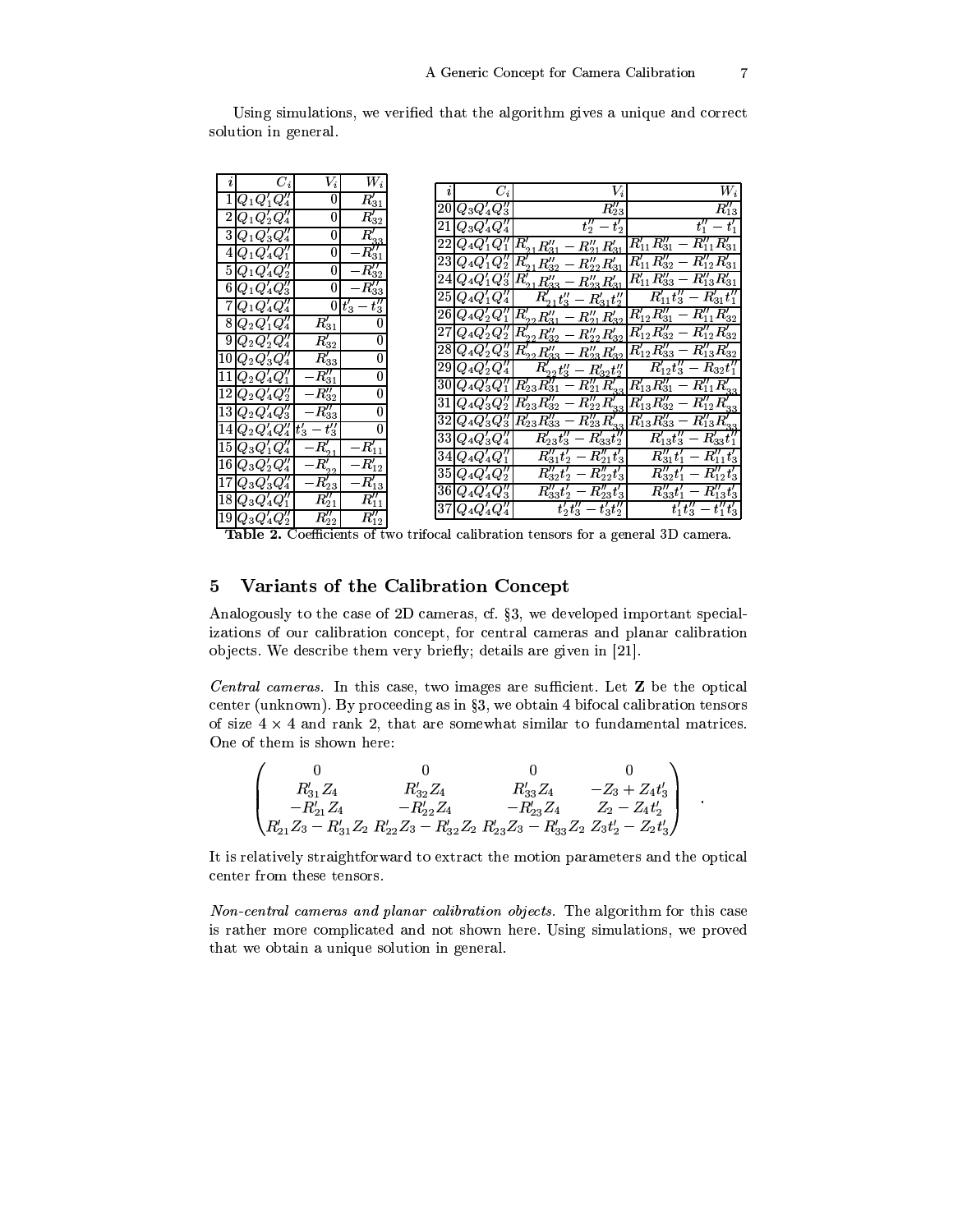#### $\,$  8  $\,$ Peter Sturm and Srikumar Ramalingam

Central cameras and planar calibration objects. As with non-central cameras, we already obtain constraints on the motion parameters (and the optical center) from two views of the planar object. In this case however, the associated calibration tensors do not contain sufficient information in order to uniquely estimate the motion and optical center. This is not surprising: even in the very restricted case of perspective cameras with 5 intrinsic parameters, two views of a planar calibration object do not suffice for calibration  $[20, 26]$ . We thus developed an algorithm working with three views [21]. It is rather complicated, but was shown to provide unique solutions in general.

### **Experimental Evaluation** 6

As mentioned previously, we verified each algorithm using simulated random experiments. This was first done using noiseless data. We also tested our methods using noisy data and obtained satisfying results. A detailled quantitative analysis remains yet to be carried out.

We did various experiments with real images, using a 3M-Pixel digital camera with moderate optical distortions, a camera with a fish-eye lens and "home-made" catadioptric systems consisting of a digital camera and various curved off-theshelf mirrors. We used planar calibration objects consisting of black dots or squares on white paper. Figure 3 shows three views taken by the digital camera.



Fig. 3. Top: images of 3 boards of different sizes, captured by a digital camera. Bottom: two views of the calibrated camera rays and estimated pose of the calibration boards.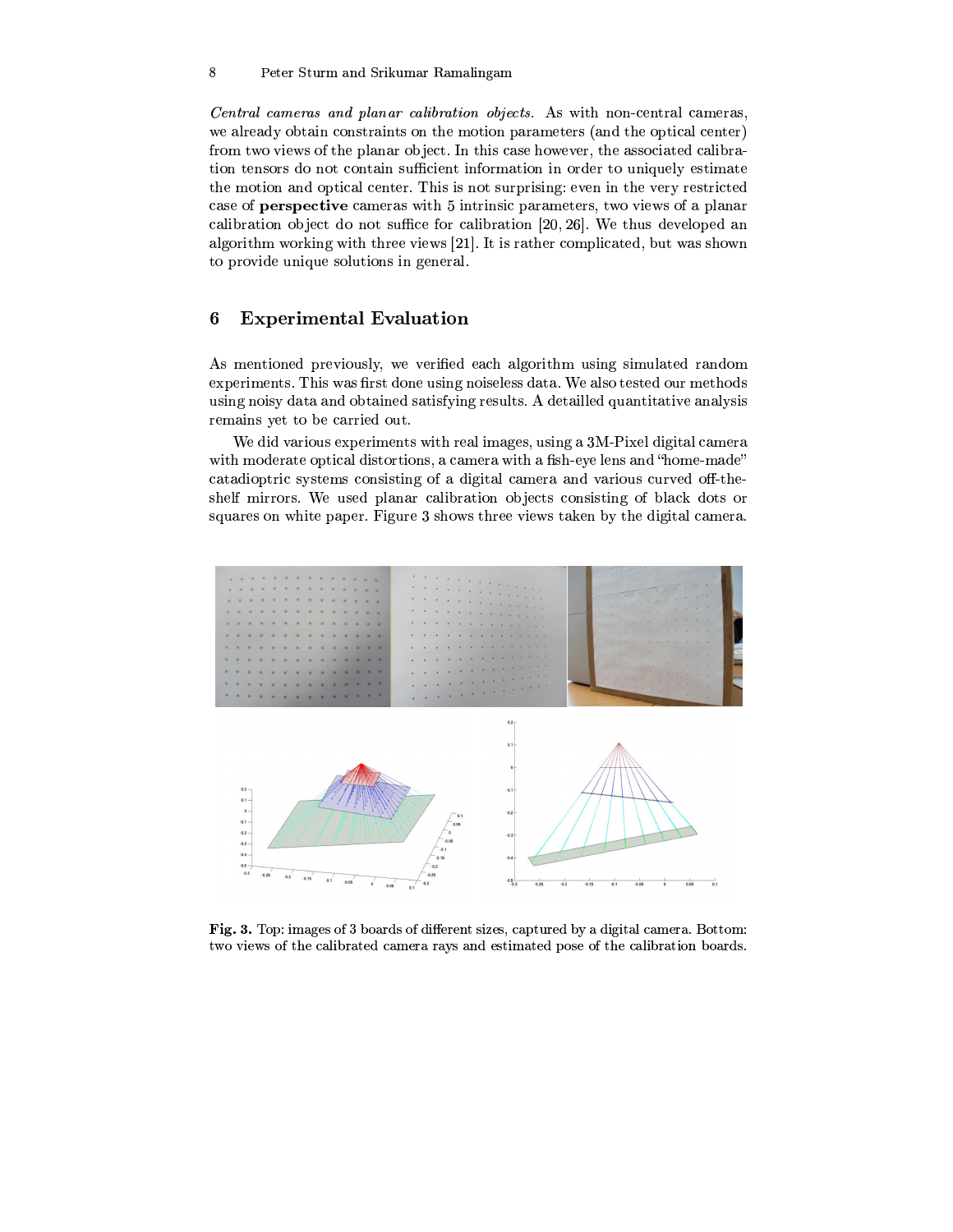Dots/corners were extracted using the Harris detector. Matching of these image points to points on calibration objects was done semi-automatically. This gives calibration points for a sparse set of pixels per image, and in general there will be few, if any, pixels for which we get a calibration point in every view! We thus take into account the continuity assumption mentioned in  $\S$ 2. For every image, we compute the convex hull of the pixels for which calibration points were extracted. We then compute the intersection of the convex hulls over all three views, and henceforth only consider pixels inside that region. For every such pixel in the first image we estimate the calibration points for the second and third images using the following interpolation scheme: in each of these images, we determine the 4 closest extracted calibration points. We then compute the homography between these pixels and the associated calibration points on the planar object. The calibration point for the pixel of interest is then computed using that homography.

On applying the algorithm for central cameras (cf.  $\S5$ ), we obtained the results shown in figure 3. The bottom row shows the calibrated camera rays and the pose of the calibration objects, given by the estimated motion parameters. It is difficult to evaluate the calibration quantitatively, but we observe that for every pixel considered, the estimated motion parameters give rise to nearly perfectly collinear calibration points. Note also, cf. the bottom right figure, that radial distortion is correctly modeled: the camera rays are setwise coplanar, although the corresponding sets of pixels in the image are not perfectly collinear.

The same experiment was performed for a fish-eye lens, cf. figure 4. The result is slightly worse – aligned calibration points are not always perfectly collinear. This experiment is preliminary in that only the central image region has been calibrated (cf. figure 4), due to the difficulty of placing planar calibration objects that cover the whole field of view.



Fig. 4. Left: one of 3 images taken by the fish-eye lens (in white the area that was calibrated). Middle: calibrated camera rays and estimated pose of calibration objects. Right: image from the left after distortion correction, see text.

Using the calibration information, we carried out two sample applications, as described in the following. The first one consists in correcting non-perspective distortions: calibration of the central camera model gives us a bunch of rays passing through a single point. We may cut these rays by a plane; at each intersection with a camera ray, we "paint" the plane with the "color" observed by the pixel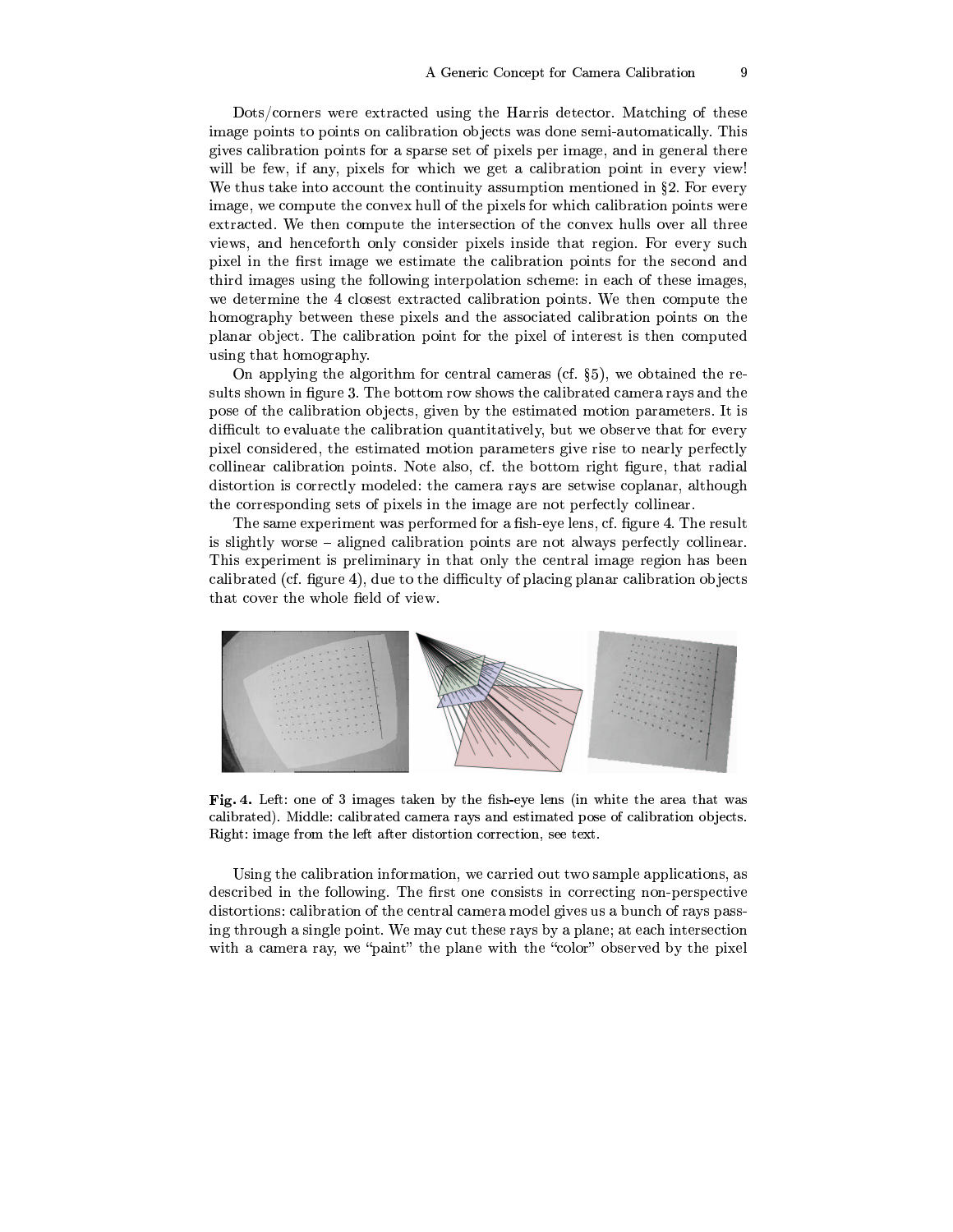associated with the ray in some input image. Using the same homography-based interpolation scheme as above, we can thus create a "densely" colored plane, which is nothing else than the image plane of a distortion-corrected perspective image. See figure 4 for an example. This model-free distortion correction scheme is somewhat similar to the method proposed in [5].

Another application concerns (ego-) motion and epipolar geometry estimation. Given calibration information, we can estimate relative camera pose (or motion), and thus epipolar geometry, from two or more views of an unknown object. We developed a motion estimation method similar to [15] and applied it to two views taken by the fish-eye lens. The epipolar geometry of the two views can be computed and visualized as follows: for a pixel in the first view, we consider its camera ray and determine all pixels of the second view whose rays (approximately) intersect the first ray. These pixels form the "epipolar curve" associated with the original pixel. An example is shown in figure 5. The estimated calibration and motion also allow of course to reconstruct objects in 3D (see [21] for examples).



Fig. 5. Epipolar curves for three points. These are not straight lines, but intersect in a single point, since we here use the central camera model.

# $\overline{7}$ Discussion

The algorithm for central cameras seems to work fine, even with the minimum input of 3 views and a planar calibration object. Experiments with non-central catadioptric cameras however did so far not give satisfying results. One reason for poor stability of the non-central method is the way we currently obtain our input (homography-based interpolation of calibration points). We also think that the general algorithm, which is essentially based on solving linear equations, can only give stable results with minimum input (3 views) if the considered camera is clearly non-central. By this, we mean that there is not any point that is "close" to all camera rays; the general algorithm does not work for perspective cameras, but for multi-stereo systems consisting of sufficiently many cameras<sup>5</sup>.

 $\overline{5}$ Refer to the appendix of [21] on the feasibility of the general calibration method for stereo systems consisting of three or more central cameras.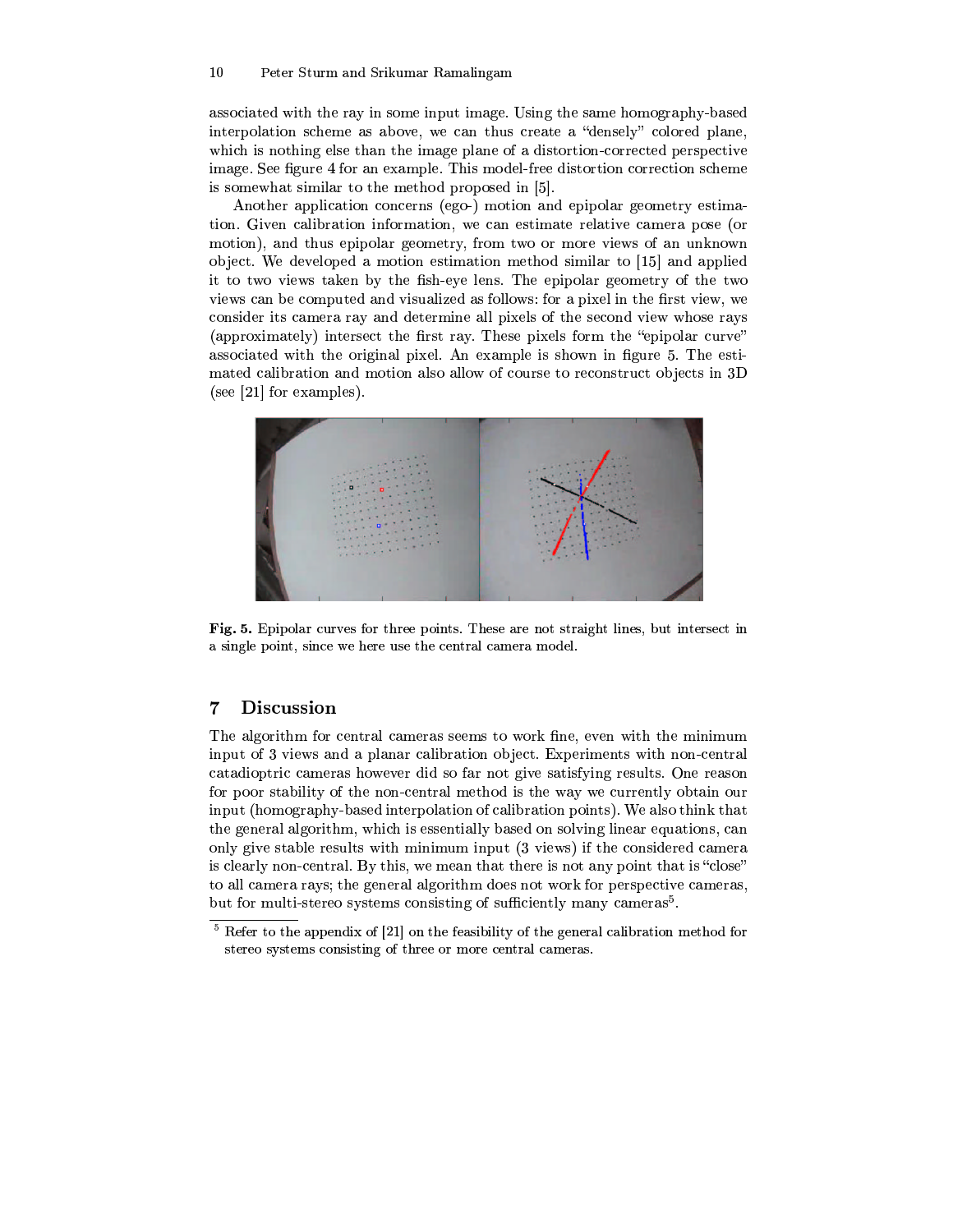We propose several ideas for overcoming these problems. Most importantly, we probably need to use several to many images for a stable calibration. We have developed bundle adjustment formulations for our calibration problem, which is not straightforward: the camera model is of discrete nature and does not directly allow to handle sub-pixel image coordinates, which are for example needed in derivatives of a reprojection error based cost function. For initialization of the non-central bundle adjustment, we may use the (stabler) calibration results for the central model. Model selection may be applied to determine if the central or non-central model is more appropriate for a given camera. Another way of stabilizing the calibration might be the possible inclusion of constraints on the set of camera rays, such as rotational or planar symmetry, if appropriate.

Although we have a single algorithm that works for nearly all existing camera types, different cameras will likely require different designs of calibration objects, e.g. panoramic cameras vs. ones with narrow field of view. We stress that a single calibration can use images of different calibration objects; in our experiments, we actually use planar calibration objects of different sizes for the different views, imaged from different distances, cf. figure 3. This way, we can place them such that they do not "intersect" in space, which would give less stable results, especially for camera rays passing close to the intersection region. We also plan to use different calibration objects for initialization and bundle adjustment: initialization, at least for the central model, can be performed using the type of calibration object used in this work. As for bundle adjustment, we might then switch to objects with a much denser "pattern" e.g. with a coating consisting of randomly distributed colored speckles. Another possibility is to use a flat screen to produce a dense set of calibration points [8].

One comment on the difference between calibration and motion estimation: here, with 3 views of a known scene, we solve simultaneously for motion and calibration (motion is determined explicitly, calibration implicitly). Whereas once a (general) camera is calibrated, (ego-)motion can already be estimated from 2 views of an *unknown* scene [15]. Hence, although our method estimates motion directly, we consider it a calibration method.

### 8 Conclusions

We have proposed a theory and algorithms for a highly general calibration concept. As for now, we consider this mainly as a conceptual contribution: we have shown how to calibrate nearly any camera, using one and the same algorithm.

We already propose specializations that may be important in practice: an algorithm for central, though otherwise unconstrained cameras, is presented, as well as an algorithm for the use of planar calibration objects. Results of preliminary experiments demonstrate that the approach allows to calibrate central cameras without using any parametric distortion model.

We believe in our concept's potential for calibrating cameras with "exotic" distortions – such as fish-eve lenses with hemispheric field of view or catadioptric cameras, especially non-central ones. We are working towards that goal, by developing bundle adjustment procedures to calibrate from multiple images,